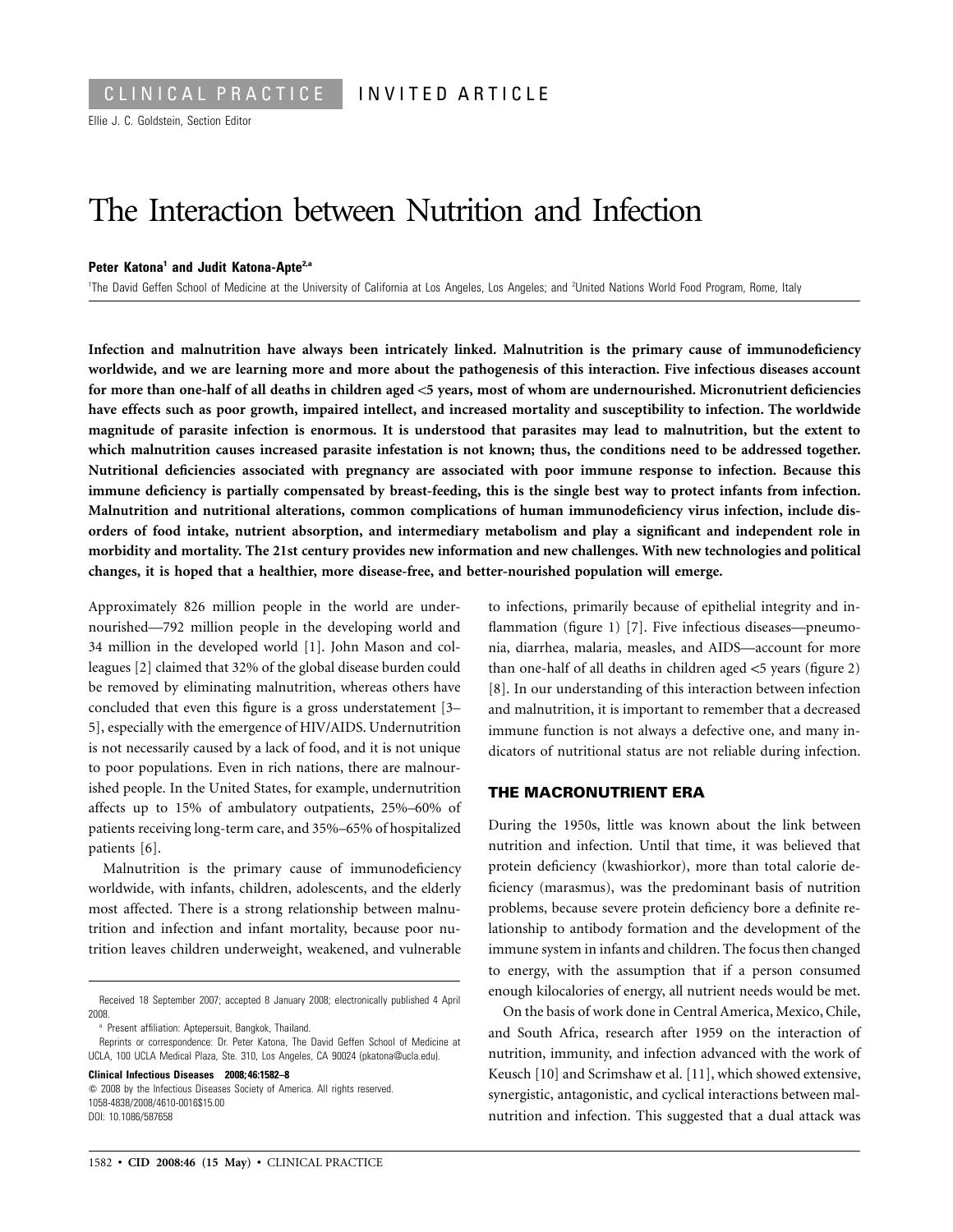

**Figure 1.** Interactions between malnutrition and infection

necessary. In 1968, the World Health Organization published "Interactions of Nutrition and Infection," which suggested that the relationship between infection and malnutrition was a synergistic one [11]. In the 1970s, the metabolic consequences of infection and the relationship between malnutrition and cellmediated immunity were initially elucidated [12–16]. Consequently, advances between 1970 and 1980 brought improved tools to assess immune function, the complement system, mucosal immunity, and cell-mediated immune responses. Human studies and better animal models led to the recognition that malnutrition is not unique to children.

## **THE CYCLE OF MALNUTRITION AND INFECTION**

Malnutrition can make a person more susceptible to infection, and infection also contributes to malnutrition, which causes a vicious cycle (figure 3). An inadequate dietary intake leads to weight loss, lowered immunity, mucosal damage, invasion by pathogens, and impaired growth and development in children. A sick person's nutrition is further aggravated by diarrhea, malabsorption, loss of appetite, diversion of nutrients for the immune response, and urinary nitrogen loss, all of which lead to nutrient losses and further damage to defense mechanisms. These, in turn, cause reduced dietary intake. In addition, fever increases both energy and micronutrient requirements. Malaria and influenza, for example, have mortality rates proportionate to the degree of malnutrition [17].

The causes of malnutrition and disease operate at different levels. The factors responsible are household food availability, personal health, health services, and the psychosocial care environment (figure 4). The existing primary health care infrastructure includes the types of services provided and the accessibility of health care (distance and affordability). Underlying the problem of malnutrition and disease is inadequate household food security, which the US Department of Agriculture defines as "access by all members at all times to enough food for an active, healthy life," not merely as adequate food for survival [18, p. 1]. Access to health services and environmental health conditions relate to essential drugs and immunizations, safe water, sanitation, and housing. Insufficient or delayed treatment also prolongs disease occurrence and severity.

Many of the basic causes of malnutrition also emerge at the national and international levels and relate to the availability and control of food. The political ideology of the ruling government and its commitment to preventing infectious disease and malnutrition affects the health of its entire population. Famine, for example, is a disaster caused not only by agricultural failures or natural disasters but too often by politics. Sen [19] has shown that political factors are responsible for nearly all famines. Even with the droughts in Ethiopia and West Bengal, it was government policy, not agricultural failure, that was responsible for the human crisis [19].

Food supply, underlying health, and health care interact in important ways, and their combined effect is synergistic. The underlying causes may also change with the seasons. Rural households, for example, may experience an annual hunger season. Diarrheal diseases and malaria are more prevalent during rainy seasons, and respiratory tract infections are more prevalent during cold weather.

## **MICRONUTRIENTS AND IMMUNITY**

Worldwide, ∼2 billion people are affected by micronutrient deficiencies, including vitamins A, C, and E and minerals zinc, iron, and iodine. The effects are poor growth, impaired intellect, and increased mortality and susceptibility to infection. Micronutrients have a relationship to antibody formation and the development of the immune system. These ill effects are preventable by supplements, fortification, and diet change. The Copenhagen Consensus [20] project on hunger and malnutrition even suggested that efforts to provide vitamin A, iron, iodine, and zinc generates higher returns than do trade liberalization or malaria, water, and sanitation programs.

Vitamin A maintains the integrity of the epithelium in the respiratory and gastrointestinal tracts. The World Health Organization estimates that, worldwide, 100–140 million children are vitamin A deficient, causing 1.2–3 million deaths per year [21]. Vitamin A deficiency increases the risk of diarrhea, *Plasmodium falciparum* malaria, measles, and overall mortality. Although we have come a long way since then, in 1968, Scrimshaw et al. concluded that "no nutritional deficiency is more consistently synergistic with infectious disease than that of vitamin A" [11, p. 64].

Vitamin A deficiency and measles, which is estimated to kill 2 million children per year, are closely linked. Measles in a child is more likely to exacerbate any existing nutritional deficiency, and children who are already deficient in vitamin A are at much greater risk of dying from measles. Postmeasles diarrhea is particularly difficult to treat and has a very high mortality [22]. Vitamin A deficiency increases the risk of developing respiratory disease and chronic ear infections [22]. Vitamin A sup-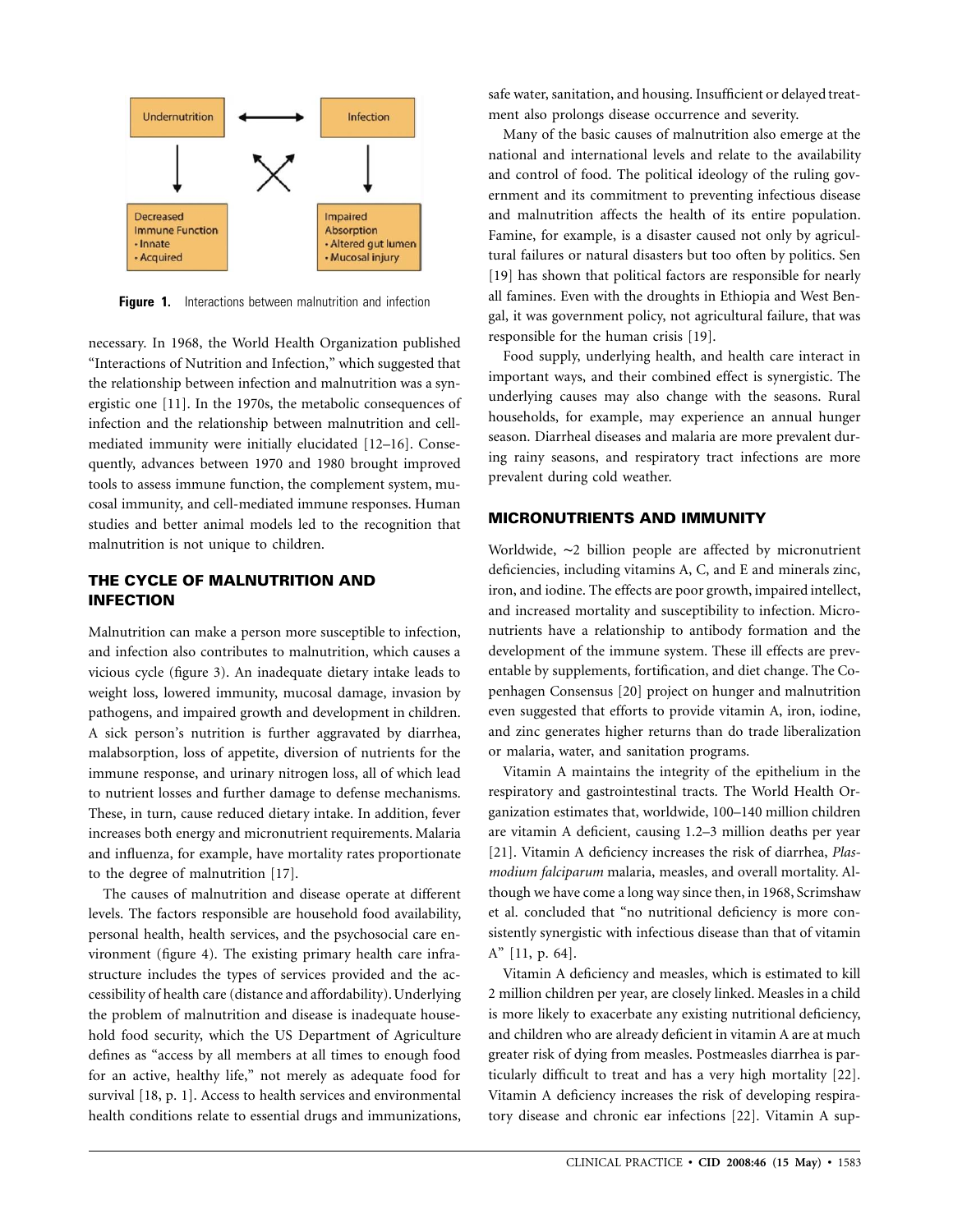

**Figure 2.** Causes of death in children aged  $\leq$ 5 years, 2000–2003 [9]

plementation sustains gut integrity, lowers the incidence of respiratory tract infections, reduces mortality from diarrhea, and enhances immunity. Measles also depletes the body's supply of vitamin A. Thus, vaccination against measles often includes a high dose of vitamin A.

Vitamin E is an antioxidant that scavenges free radicals. Vitamin E supplementation has been shown to improve immune function in the elderly, with delayed hypersensitivity skin response and antibody production after vaccination. Vitamin E increases both cell-dividing and interleukin-producing capacities of naive T cells but not of memory T cells. This enhancement of immune function is associated with significant improvement in resistance to influenza virus infection in aged mice and a reduced risk of acquiring upper respiratory infections in nursing home residents [23].

Vitamin D supplements may offer a cheap and effective immune system boost against tuberculosis [24]. Vitamin D was used to treat tuberculosis in the preantibiotic era, when special sanatoria were built in sunny locations, such as the Swiss Alps. Investigators reported that a single 2.5-mg dose was sufficient to enhance the immune system's ability to withstand infection. These findings came from a study that identified an extraordinarily high incidence of vitamin D deficiency among tuberculosis-susceptible women in Muslim communities in London [25].

Zinc is a trace mineral that is essential for all species and is required for the activities of >300 enzymes, carbohydrate and energy metabolism, protein synthesis and degradation, nucleic acid production, heme biosynthesis, and carbon dioxide transport. It is a cofactor in the formation of enzymes and nucleic acids and plays a critical role in the structure of cell membranes and in the function of immune cells. Zinc deficiency reduces nonspecific immunity, including neutrophil and natural killer cell function and complement activity; reduces numbers of T and B lymphocytes; and suppresses delayed hypersensitivity, cytotoxic activity, and antibody production.

Inadequate zinc supply prevents normal release of vitamin A from the liver; clinically, it is associated with growth retardation, malabsorption syndromes, fetal loss, neonatal death, and congenital abnormalities. Low blood zinc concentrations have also been found in patients with tuberculosis, Crohn disease, diarrheal disease, and pneumonia. Zinc deficiency is associated with abnormal pregnancy outcomes [26] and conditions of relative immunocompromise, including alcoholism, kidney disease, burns, inflammatory bowel disease, and HIV infection. Many drugs, including corticosteroids, also cause excessive excretion.

Zinc supplementation reduces the duration and intensity of diarrheal illness and pneumonia among children living in developing nations. It limits growth stunting in children affected by acute diarrheal illness and reduces clinical disease caused by *P. falciparum* [27, 28]. In patients with sickle cell disease, it increases IL-2 production and decreases the number of infections and hospitalizations [29–31]. A weekly dose of 70 mg not only reduced the incidence of and prevented death of pneumonia but also had an effect on the incidence of diarrhea, with overall mortality reduced by 85% [32]. Resistance to infection and improved appetite were found with continuous potassium and magnesium as well as zinc supplementation [33, 34].

Iron deficiency is the most common trace element deficiency worldwide, affecting 20%–50% of the world's population, mainly infants, children, and women of childbearing age [36]. It is associated with impairments in cell-mediated immunity and reductions in neutrophil action, with decreased bacterial and myeloperoxidase activity. It lowers the body's defenses against disease and diminishes body and brain functions. Despite this, iron deficiency has unclear effects on infectious disease risk.

In the treatment of malaria, correcting iron deficiency is important, because malaria causes hemolysis and anemia. Supplementation in some cases, however, may actually aggravate infection, because the malaria parasite requires iron for its mul-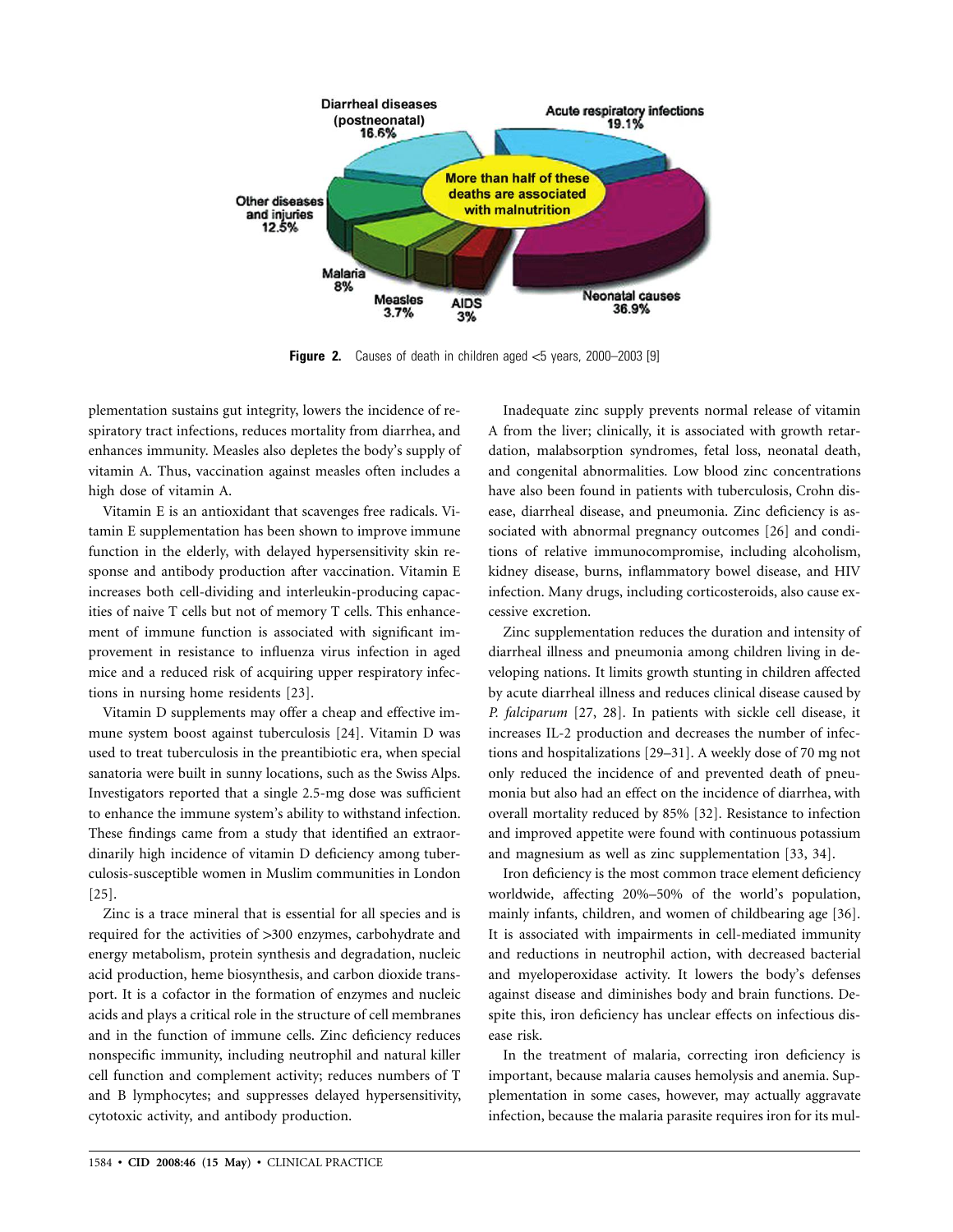

**Figure 3.** The "vicious cycle" of malnutrition and infection

tiplication in blood and thus may be less infective in the irondeficient person. The mechanism for this may also be related to the inhibition of zinc absorption [37]. Many microorganisms require trace elements, such as iron and zinc, for survival and replication in the host and may increase in pathogenicity with supplementation [38]; thus, there is a concern about iron supplementation in malaria chemoprophylaxis programs. In general, iron (preferably with folate) should be administered to all pregnant women undergoing malaria chemoprophylaxis [39], much like the need for pyridoxine  $(B_6)$  supplementation during isoniazid treatment.

#### **PARASITE INFECTION**

The worldwide magnitude of parasite infection is enormous. One billion people are infected with soil-transmitted helminths (e.g., hookworms, *Ascaris,* and *Trichuris*), 200 million people are infected with schistosomes, and 400 million school-aged children are infected with various other intestinal parasites. Humans can host as many as 200 different types of parasites, and 1 worm can produce an average of 20,000 eggs per day. Intestinal parasites may be associated with a reduction in food intake, malabsorption, endogenous nutrient loss, and anemia. Although it is understood that parasites may lead to malnutrition, the extent to which malnutrition itself causes increased parasite infestation is not clearly known. Nonetheless, the conditions so frequently coexist that they need to be considered together [22].

The evidence demonstrating that parasites damage a child's health is unambiguous. Helminth infections in school-aged children are associated with cognitive deficits [40]. Several worm infections, including hookworm, schistosomes, and*Giardia,* are associated with iron-deficiency anemia and a significant loss of micronutrients. Blood loss can be as high as 45 mL/day, or the equivalent of 9.9 mg of iron [41]. Children free of

parasites have better nutritional status, grow faster, learn more, and are freer of infections than are children with parasites.

## **PREGNANCY AND BREAST-FEEDING**

Nutritional deficiencies associated with pregnancy may induce disturbances between the generation of free oxygen radicals and the production of antioxidants that scavenge free radicals, thus being associated with poor immune response to infection. This immune deficiency is partially made up for by breast-feeding.

Breast milk contains large quantities of secretory IgA, lysozyme-secreting macrophages, both T and B lymphocytes that release IFN- $\gamma$ , migration inhibition factors, and monocyte chemotactic factors. All of these strengthen the intrinsic immune response. Thus, breast milk actively enhances the immune system via transfer of antibodies and lymphocytes.

Breast milk supplies the ideal mix, density, and physiological form of nutrients to promote adequate infant growth and development. It helps reduce exposure of infants to enteropathogens because of its antibacterial and antiviral properties and diminishes the risk of developing celiac disease. Breast milk may also have a similar effect on allergic, autoimmune, and inflammatory bowel diseases and certain tumors [42]. It protects against diarrhea, respiratory tract infections, otitis media, bacteremia, bacterial meningitis, botulism, urinary tract infections, and necrotizing enterocolitis and may improve overall vaccine response. There is enhanced protection for years after the termination of breast-feeding against pathogens such as *Haemophilus influenzae* type b and pneumococci, as well as the agents of otitis media, diarrhea, respiratory tract infections, and bronchitis [43].

As soon as breast-feeding is no longer adequate as the sole source of food, complementary feeding becomes imperative to avoid nutritional deficiency, particularly of iron. For children with normal birth weight born to a well-nourished mother, complementary feeding is required by age ∼6 months. For children born to poorly nourished mothers, complementary feeding is required sooner, and low-birth-weight babies may need iron supplementation by as early as age 2 months, or their susceptibility to infection will be increased. In short, breastfeeding is the single best way to protect infants from infection.

## **HIV/AIDS AND NUTRITION**

Malnutrition and nutritional alterations are common complications of HIV infection and play significant and independent roles in morbidity and mortality [44, 45]. The complex nature of AIDS wasting requires individualized strategies when providing nutritional support, and algorithms have been developed to assist in the diagnosis and treatment of malnutrition in patients with HIV infection [46].

AIDS studies initially documented weight loss and protein depletion associated with reduction in body cell mass in un-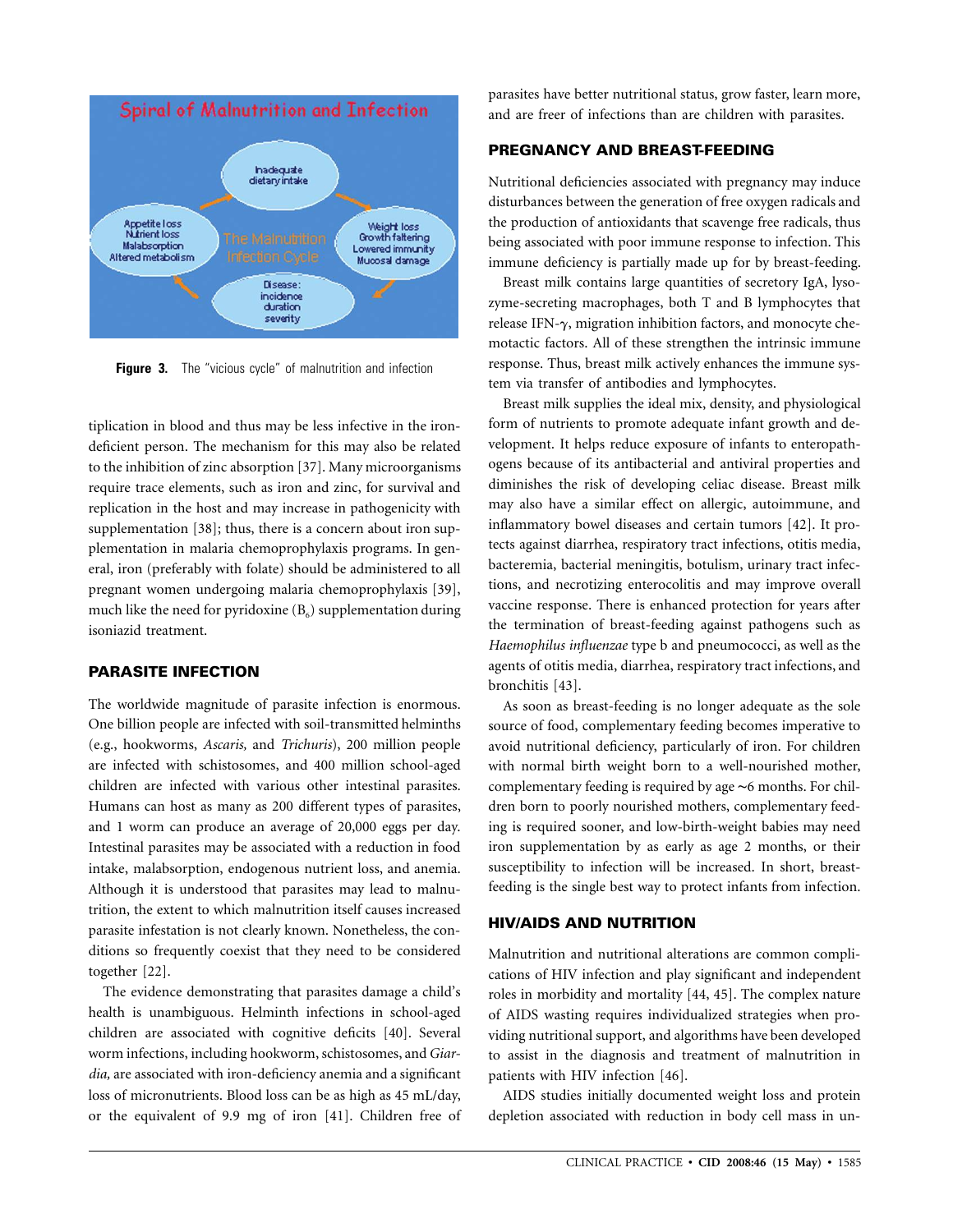

**Figure 4.** The multifactorial causes of malnutrition and infection

treated patients. HAART has led to a decreased incidence and prevalence of malnutrition. Nonetheless, altered body fat distribution and metabolic alterations, including hyperlipidemia and insulin resistance, may occur. The results of hypercaloric feeding studies, including the use of appetite stimulants, indicate that weight gain is predominantly fat. In contrast, anabolic agents and resistance training exercise have been shown to promote body cell mass repletion and skeletal muscle gain [47].

The development of malnutrition in HIV/AIDS is multifactoral and includes disorders of food intake, nutrient absorption, and intermediary metabolism. The effect of treating opportunistic infections that promote wasting was shown in a study of ganciclovir therapy for cytomegalovirus colitis, in which untreated patients experienced progressive wasting, whereas treated patients replenished body mass [48]. Total parenteral nutrition had a variable effect on body composition, with repletion occurring in patients with eating disorders or malabsorption syndromes and progressive depletion occurring in patients with serious systemic infections. Enteral nutrition also can increase body mass in patients with AIDS without severe malabsorption. Pharmacological appetite stimulation with drugs such as dronabinol also may lead to weight gain. The results of these studies indicate that nutritional support can improve nutritional status in properly selected patients with AIDS [49]. Nonetheless, there is also a downside, as the noted physician-anthropologist Paul Farmer has pointed out: treatment of persons living with HIV is just as important as are prevention measures [50], but this also takes a cohort of malnourished HIV-infected persons and moves them into the category of needing more nutrition, causing an even greater strain on marginal health care resources. Early assessment, attention to nutritional requirements, and prompt intervention can minimize wasting and replenish body cell mass [51].

## **THE FUTURE**

The 21st century will bring better knowledge of the dynamics and kinetics of specific immune responses; discovery of and better understanding of newer cytokines in the control of nutritional status and immune activation; more real-time noninvasive sampling methods, such as saliva or urine tests for analysis, gene sequencing, and proteomics to examine individual susceptibilities; and improvements in mass vaccination. It may be possible to determine the specific mechanisms by which individual nutrients affect the immune system and thus to directly target activation and regulation of immune pathways.

Controlling malaria, measles, diarrhea, and parasitic infections can also help the body to absorb and retain essential vitamins and minerals. The estimated ratios of benefit to cost for such nutrition interventions range from 4:1 to 520:1 [52].

Children, who typically have less nutritional reserve than adults, are particularly susceptible to malnutrition and contaminated water. In addition to potability, water quality is also important for personal sanitation, to prevent contact spread of diarrhea and other infections. Currently, malnutrition is to blame for more than one-half of all deaths of children around the world, primarily deaths caused by diarrhea, pneumonia, malaria, and measles. Poor nourishment leaves children underweight, weakened, and vulnerable to fatal and nonfatal infections. It is estimated that feeding all children worldwide an adequate diet would prevent ∼1 million deaths per year caused by pneumonia, 800,000 caused by diarrhea, 500,000 caused by malaria, and 250,000 caused by measles [7]. These conditions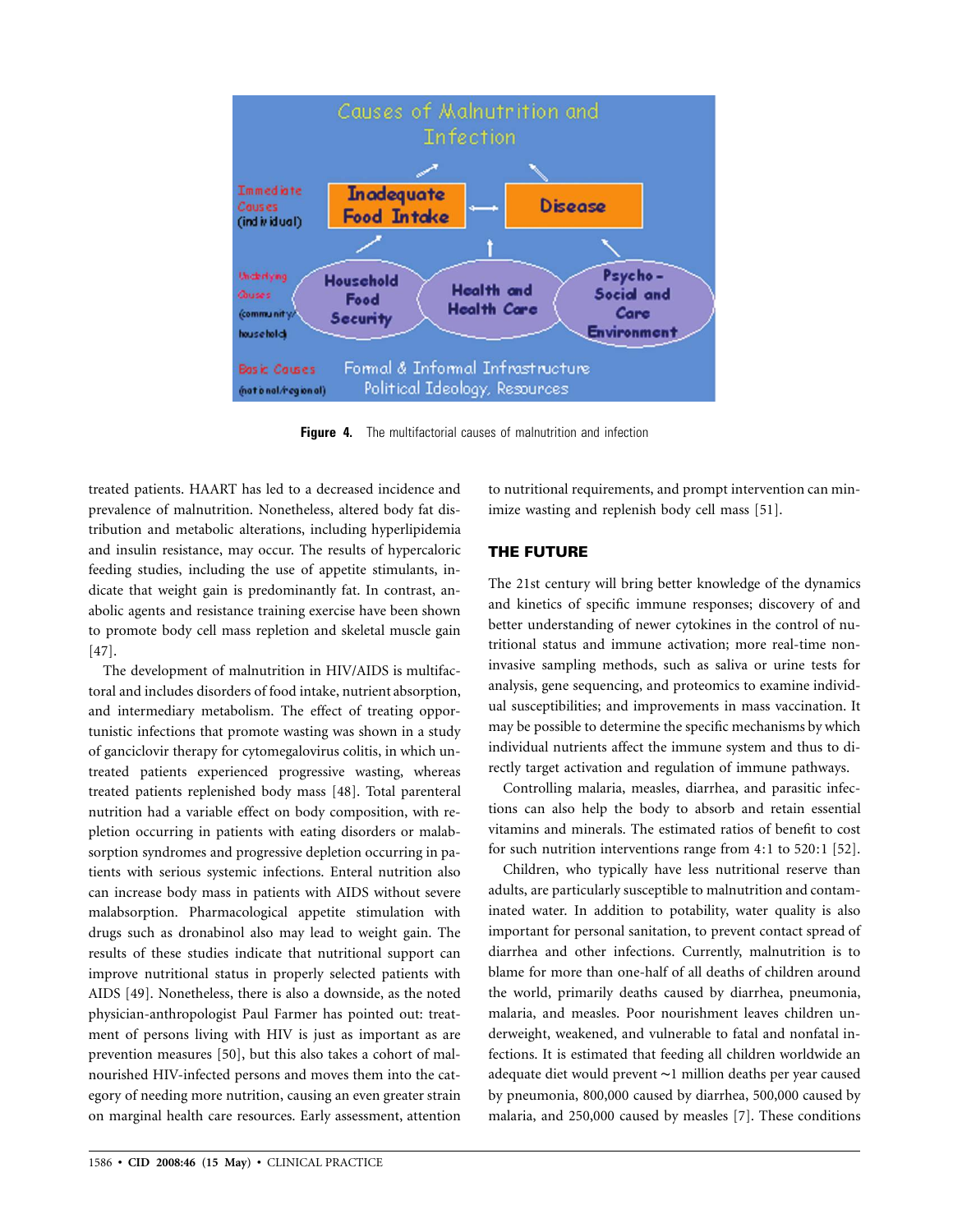are preventable, providing that the insight, coordination, political will, and funding are available.

Not all "functional" components of food with biological or protective activity have been identified, and we will not only identify new ones but also elaborate on their interactions with infection pathways. A question remains as to rising urban populations and the diminishing supply of both clean water and food. As water shortages grow, will desalination or recycling be economically feasible? Historically, food production expanded with population, but today, hunger and malnutrition are more the result of redistribution and politics than of production and natural disaster. Infection is inevitably tied to nutrition in both the developing and the developed world. With new technologies and political changes, it is hoped that a healthier, more disease-free, and better-nourished population will emerge.

#### **Acknowledgments**

*Potential conflicts of interest.* P.K. and J.K.-A.: no conflicts.

#### **References**

- 1. Food and Agriculture Organization of the United Nations. The state of food insecurity in the world 2006: eradicating world hunger—taking stock ten years after the World Food Summit. Available at: http:// www.fao.org/docrep/009/a0750e/a0750e00.htm. Accessed 31 March. 2008.
- 2. Mason JB, Musgrove P, Habicht JP. At least one-third of poor countries' burden is due to malnutrition. Working paper no. 1, Disease Control Priorities Project. Bethesda, MD: Fogarty International Center, National Institutes of Health, **2003**.
- 3. Puffer RR, Serrano CV. Patterns of mortality in childhood: report of the Inter-American Investigation of Mortality in Childhood [publication 262]. **1973**. Washington, D.C.: Pan American Health Organization.
- 4. Disease Control Priorities Project. Eliminating malnutrition could help reduce the global disease burden by one-third. **2007**. Available at: http: //www.dcp2.org/file/120/DCPP-Nutrition.pdf. Accessed 2 April 2008.
- 5. Pelletier DL, Frongillo EA Jr, Habicht JP. Epidemiologic evidence for a potentiating effect of malnutrition on child mortality. Am J Public Health **1993**; 83:1130–3.
- 6. Chapman I. Nutritional disorders in the elderly. Med Clin North Am **2006**; 90:887–907.
- 7. Better nutrition could save millions of kids—study. Reuters, 17 June **2004**.
- 8. UNICEF Statistics. Progress for children: a child survival report card. **2006**. Available at: http://www.cdc.gov/malaria/impact/index.htm. Accessed 31, 2008.
- 9. Bryce J, Boschi-Pinto C, Shibuya K, Black R. WHO estimates of the causes of death in children. Lancet **2005**; 365:1147–52.
- 10. Keusch G. The history of nutrition: malnutrition, infection and immunity. J Nutr **2003**; 133:336S–40S.
- 11. Scrimshaw N, Taylor C, Gordon J. Interactions of nutrition and infection. Monograph series no. 37. Geneva, Switzerland: World Health Organization, **1968**.
- 12. Beisel WR. Nutrition and immune function: overview. J Nutr **1996** 126(Suppl):2611S–5S.
- 13. Committee on Military Nutrition Research. Military strategies for sustainment of nutrition and immune function in the field. , Food and Nutrition Board, Washington, DC: Institute of Medicine, **1999**
- 14. Keusch GT. Symposium: nutrition and infection, prologue and progress

since 1968: the history of nutrition—malnutrition, infection and immunity. J Nutr **2003** ;133:336S–40S.

- 15. Meydani S, Wu D. Age-associated inflammatory changes: role of nutritional intervention. Nutr Rev **2007**; 65:S1–4.
- 16. Meydani SN, Barnett S, Dallal JB, et al. Serum zinc and pneumonia in nursing home elderly. Am J Clin Nutr **2007**; 86:1167–73.
- 17. Müller O, Garenne M, Kouyaté B, Becher H. The association between protein-energy malnutrition, malaria morbidity and all-cause mortality in West African children. Trop Med Int Health **2003**; 8:507–11.
- 18. Nord M, Andrews M, Carlson S. Household food security in the United States, 2005 [report ERR-29]. Washington, DC: US Department of Agriculture, **2006**.
- 19. Sen A. Ingredients of famine analysis: availability and entitlements. Q J Econ 1981; 96:433–6.
- 20. Copenhagen Consensus Center. Available at: http://www .copenhagenconsensus.com/Files/Filer/CC/Papers/sammendrag/ Accepted\_Hunger\_summary\_070504.pdf. **2008**.
- 21. Neidecker-Gonzales O, Nestel P, Bouis H. Estimating the global cost of vitamin A capsule supplementation: a review of the literature. Food Nutr Bull **2007**; 28:307–16.
- 22. Tomkins A, Watson F. Malnutrition and infection—a review. Nutrition policy discussion paper no. 5, **1989**. Available at: http://www .unsystem.org/SCN/archives/npp05/ch4.htm. Accessed 31 March 2008.
- 23. Meydani SN, Han SN, Wu D. Vitamin E and immune response in the aged: molecular mechanisms and clinical implications. Immunol Rev **2005**; 205:269–84.
- 24. Martineau AR, Wilkinson RJ, Wilkinson KA, et al. A single dose of vitamin D enhances immunity to mycobacteria. Am J Respir Crit Care Med **2007**; 176:208–13.
- 25. Diamond TH, Levy S, Smith A, Day P. High bone turnover in Muslim women with vitamin D deficiency. Med J Aust **2002**; 177:139–41.
- 26. Fawzi W, Msamanga G. Micronutrients and adverse pregnancy outcomes in the context of HIV infection. Nutr Rev **2004**; 62:269–75.
- 27. Cuevas LE, Koyanagi A. Zinc and infection: a review. Ann Trop Paediatr **2005**; 25:149–60.
- 28. Caulfield LE, Richard SA, Black RE. Undernutrition as an underlying cause of malaria morbidity and mortality in children less than five years old. Am J Trop Med Hyg **2004**; 71(2 Suppl):55–63.
- 29. Pellegrini Braga JA, Kerbauy J, Fisberg M. Zinc, copper, and iron and their interrelations in the growth of sickle cell patients. Arch Latinoam Nutr **1995**; 45:198–203.
- 30. Prasad AS, Kaplan J, Brewer GJ, Dardenne M. Immunological effects of zinc deficiency in sickle cell anemia (SCA). Prog Clin Biol Res **1989**; 319:629–47; discussion 648–9.
- 31. Zinc deficiency in sickle cell disease. Nutr Rev **1975**; 33:266–7.
- 32. Temple VJ, Masta A. Zinc in human health. PNG Med J **2004**; 47: 146–58.
- 33. Khanum S, Ashworth A, Huttly SRA. Controlled trial of three approaches to the treatment of severe malnutrition. Lancet **1994**; 344: 1728–32.
- 34. Ashworth A, Khanum S. Cost-effective treatment for severely malnourished children: what is the best approach? Health Policy Plan **1997**; 12:115–21.
- 36. Patterson AJ, Brown WJ, Roberts DC. Dietary and supplement treatment of iron deficiency results in improvements in general health and fatigue in Australian women of childbearing age. J Am Coll Nutr **2001**; 20:337–42.
- 37. Oppenheimer S. Iron and its relation to immunity and infectious disease. J Nutr **2001**; 131:616S–35S.
- 38. Shankar AH. Nutritional modulation of malaria morbidity and mortality. J Infect Dis **2000**; 182(Suppl 1):S37–53.
- 39. Garner P, Brabin B. A review of randomized controlled trials of routine antimalarial drug prophylaxis during pregnancy in endemic malarious areas. Bull World Health Organ **1994**; 72:89–99.
- 40. Stoltzfus RJ, Kvalsvig JD, Chwaya HM, et al. Effects of iron supplementation and anthelmintic treatment on motor and language devel-